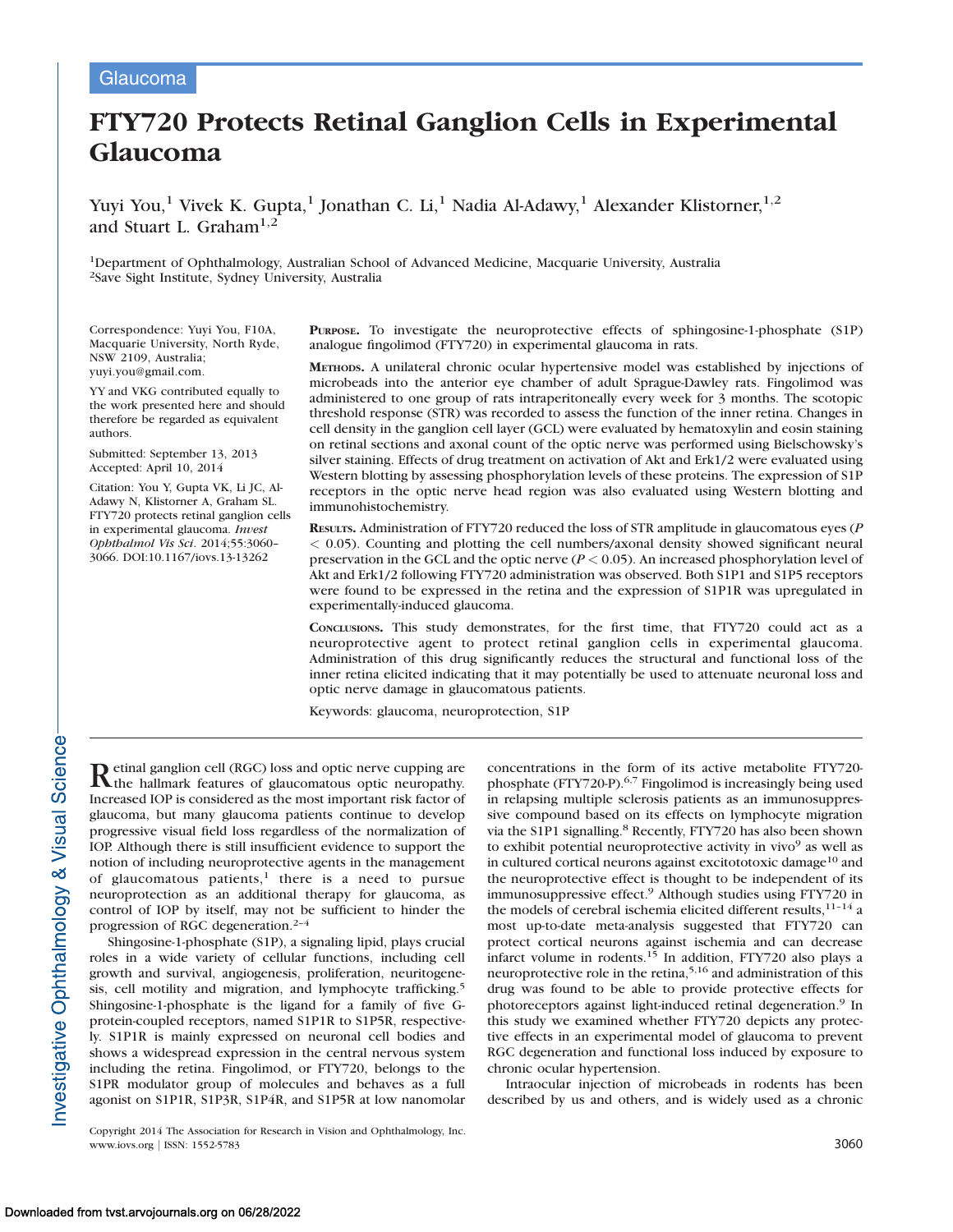experimental model of glaucoma with sustained and mild elevation of IOP and subsequent retinal degeneration and RGC apoptosis.17–21 In this study, we used this well-established model as a platform to evaluate the neuroprotective effects of FTY720 in vivo against glaucomatous stress.

### **METHODS**

### Animals

Male Sprague-Dawley rats with a body weight of 300 to 350 g (10–12 weeks; Animal Research Centre, Perth, Australia) were used. All animals were maintained in an air-conditioned room with controlled temperature (21  $\pm$  2°C) and fixed daily 12hour light/dark cycles. All procedures involving animals were conducted in accordance with the Australian Code of Practice for the Care and Use of Animals for Scientific Purposes and the guidelines of the ARVO Statement for the Use of Animals in Ophthalmic and Vision Research. The animals were anaesthetized with an intraperitoneal (i.p.) injection of ketamine (75 mg/kg) and medetomidine (0.5 mg/kg) for all the procedures including the intraocular injection and electrophysiological recordings.

#### Microbead Injection and FTY720 Administration

For microbead injection, animals were placed on a heating pad during the procedure and both pupils were dilated with topical tropicamide 1% and anesthetized with proparacaine 0.5% drops. Polystyrene microspheres of 10  $\mu$ m in size were injected with a concentration of  $1.0 \times 10^6$  beads/mL and volume of 10 µL (FluoSpheres; Invitrogen, Carlsbad, CA, USA) followed by an air bubble21 using a Hamilton syringe connected to disposable 33-G needles (TSK Laboratory, Tochigi, Japan). All procedures were performed using an operating microscope (OPMI-11; Carl Zeiss, Oberkochen, Germany) with care taken to avoid needle contact with the iris or lens. A randomly selected eye was injected, leaving the fellow eye as the control, which was injected with the same volume of supernatant. Microbead injection was performed weekly between week 0 and week 4 and then fortnightly from week 6. The IOP was followed up in rats using an iCare TonoLab (Tonovet; Icare, Helsinki, Finland). All IOP measurements were post anesthesia. Dose-dependent effects of FTY720 have been recognized and dose of systemic administration of FTY720 has been optimized. A dose of 5 mg/kg was shown to be effective in protecting the outer retina of rodents.<sup>9</sup> and doses between 3 and 10 mg/kg have been widely used in other studies.7,22 The pharmacological effects of FTY720 appeared to be dose dependent at lower dosage and then reach a plateau with the increase of dose. As FTY720 has a half-life of 6 to 9 days,  $23$  to minimize the side effects of the drug it was administered weekly (i.p. injection) from week 1 using a dose of 5 mg/kg initially dissolved in dimethyl sulfoxide and then diluted in saline (1:1), and the control group was injected using the vehicle.

## Scotopic Threshold Response Recording

Scotopic threshold response (STR) recording was carried out using an electroretinogram (ERG) machine (OcuScience, Rolla,  $MO$ , USA)<sup>24</sup> and a similar ERG recording protocol as we have described.<sup>25</sup> Briefly, after overnight dark-adaption, animals were anaesthetized and placed on a warm pad. A gold wire ring electrode (Roland Consult, Brandenburg, Germany) was placed on the center of the cornea to serve as the positive lead and the reference electrode was provided by a stainless steel needle, which was inserted into the skin over the forehead. Another needle electrode was inserted into the tail two-thirds from its

base as the ground. Dim stimulation  $(-3.4 \text{ log } \text{cd} \cdot \text{s/m}^2)$  was delivered 30 times at a frequency of 0.5 Hz.

#### Histology

Animals were killed after 3 months with an overdose of anesthetics and then perfused transcardially with 4% paraformaldehyde. For the morphology study, eyes were fixed in 4% paraformaldehyde overnight, processed in an automatic tissue processor (Leica, Wetzlar, Germany), and embedded in paraffin. Care was taken to ensure that the orientations of the eyes were identical by using tissue marking dye and 7-µm thick sagittal sections of the eye were made using a rotary microtome (Carl Zeiss). Cell density in the retinal GCL was determined for each eye by counting the number of cells in the GCL over a distance of 500  $\mu$ m (from 100–600  $\mu$ m to the edge of the optic disc) for both superior and inferior retina on three consecutive sections. Bielschowsky's silver staining was used for axonal analysis in the optic nerve as we have described<sup>25</sup> and axonal density was determined for each nerve by counting the number of axons in 12 standardized microscopic fields of 100  $\mu$ m<sup>2</sup>. For immunohistochemistry study, eye balls were subjected to 4% paraformaldehyde fixation followed by overnight incubation in 30% sucrose, cryosections (15 µm) were then permeabilized with cold ethanol and incubated with primary antibodies (1:100), diluted in 4% normal horse serum overnight at  $4^{\circ}$ C. Sections were then subjected to incubation with Alexa-Fluor 488 goat anti-rabbit immunoglobulin G (IgG; 1:400 in Tris phosphate buffered saline) for 1 hour in the dark and mounted on glass slides.<sup>26</sup> The pictures were captured using a microscope (Carl Zeiss).

#### Western Blotting

The optic nerve head region of the retina (mainly contains RGC axons) was precisely excised from the retina under the surgical microscope. The tissue was mixed in lysis buffer (20 mM 4-(2 hydroxyethyl)-1-piperazineethanesulfonic acid; [Sigma-Aldrich, St. Louis, MO, USA], pH 7.4, 1% Triton X-100, 2 mM EDTA) containing protease inhibitors (10  $\mu$ g/mL aprotinin, 10  $\mu$ M leupeptin, 1 mM phenymethyl sulfonyl fluoride) and phosphatase inhibitors (1 mM NaVO<sub>3</sub>, 100 mM NaF, 1 mM Na<sub>2</sub>MoO<sub>4</sub>) and sonicated. Insoluble materials were removed by centrifugation at  $15,000g$  for 10 minutes at  $4^{\circ}$ C. Protein concentrations were determined using the BCA protein assay kit (Pierce, Rockford, IL, USA). Samples were then run on a NuPAGE 10% Bis-Tris gel in MOPS SDS running buffer (Invitrogen) and electroblotted to an iBlot gel transfer polyvinylidene fluoride membrane (Invitrogen). Next, membranes were blocked in Tris buffered saline (TBS) (20 mM Tris-HCl, pH 7.4, 0.15M NaCl) containing 5% skimmed milk powder for 1 hour. After blocking, membranes were probed overnight at  $4^{\circ}$ C with primary antibodies. Membranes were then washed with TBS buffer and incubated with horseradish peroxidase (HRP) labeled secondary antibody for 1 hour at room temperature. After extensive washing, antibody detection was accomplished with Supersignal West Pico Chemiluminescent substrate (Pierce). Signals were detected using an automated luminescent image analyzer (ImageQuant LAS 4000; GE Healthcare, Little Chalfont, UK). The densitometric analysis of the band intensities was performed using the ImageJ software (http:// imagej.nih.gov/ij/; provided in the public domain by the National Institutes of Health, Bethesda, MD, USA).<sup>27</sup>

#### Statistical Analysis

The STR responses, cell density in the GCL, axonal density in the optic nerve, as well as protein expression from the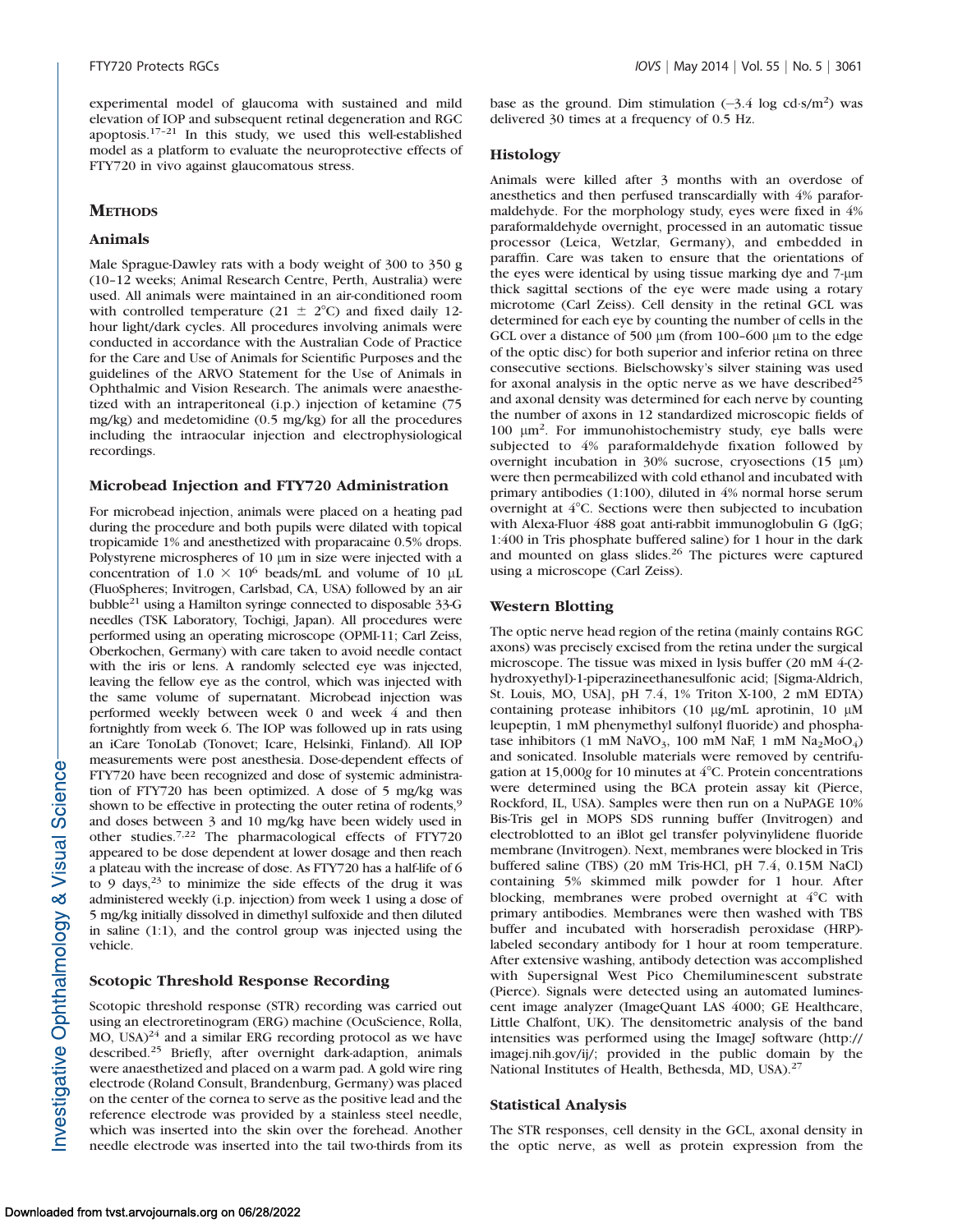glaucomatous eyes were compared with those from the control eyes. A comparison between the rat groups with and without FTY720 treatment was also carried out using the Student's t-test. The data were plotted using GraphPad Prism software (version 6.0; GraphPad, La Jolla, CA, USA), and a P value of less than 0.05 was considered statistically significant.

#### **RESULTS**

## FTY720 Restores the Loss of STR Response Induced by Ocular Hypertension

All eyes injected with microbeads experienced a sustained increase of IOP for 3 months, while the control eyes depicted no elevation of IOP (Fig. 1). There was also no significant difference in the IOP measurement between the FTY720 treatment group and the control group. The positive STR (pSTR) is very useful for RGC assessment in rodents and is considered to be RGC-driven<sup>28</sup> in contrast to the negative STR (nSTR), which is the predominant STR in humans but may be more amacrine cell–based. Figure 2 shows representative pSTR traces recorded from the rat eyes with and without FTY720 treatment. There was a significant reduction in pSTR amplitude in the glaucomatous eyes (Fig. 2A, left panel). This functional deterioration was, however, relatively preserved following FTY720 administration (Fig. 2A, right panel). The pSTR amplitude in the glaucomatous eyes with FTY720 treatment was approximately 3-fold higher compared with that from the group without FTY720 treatment (48.04  $\pm$  8.12 µV vs. 16.95  $\pm$  12.03 µV,  $P < 0.01$ ).

## FTY720 Prevents Cell Loss in the GCL and Axonal Loss in the Optic Nerve

Ganglion cell layer cell counts were performed on paraffin embedded cross-sectional slides stained with hematoxylin and eosin. As previously reported, no attempt was made to distinguish RGCs from displaced amacrine cells or other neuron-like cells, but morphologically distinguishable glial cells and vascular endothelial cells were excluded.29 Representative cross-sectional pictures of the rat retina are displayed in Figure 3A. Intraocular pressure–induced cell loss in GCL decreased from 66.8% to 21.9% after systemic administration of FTY720. As there are not only RGCs but also amacrine cells in the GCL, we also carried out axonal analysis using Bielschowsky's silver staining to confirm the protective effects of FTY720 on RGCs. Similar to the observations in functional changes (pSTR) and cellular degeneration in the GCL, axonal loss in experimental glaucoma was also significantly attenuated by FTY720 treatment. Axonal loss in experimental glaucoma was reduced from 38.8% to 27.1% after FTY720 treatment. ( $P < 0.01$ , Fig. 4).

## FTY720 Upregulates the Akt and Erk 1/2 Phosphorylation

The phosphatidylinositol-3 kinase (PI3K)/Akt and the mitogenactivated protein kinase (MAPK, also known as extracellular signal–regulated kinases 1/2 or Erk1/2) signaling are the prominent survival pathways for retinal ganglion cells,<sup>28</sup> and FTY720 administration has been shown to be associated with the activation of these two pathways in cultured neuronal  $\text{cells}^{10}$  as well as in the rat model of stroke in vivo.<sup>13</sup> In this study, Western blotting of the optic nerve head tissue from glaucomatous eyes depicted a reduction of Akt phosphorylation, and Akt activity was found to be significantly upregulated in the rat group with FTY720 treatment ( $P < 0.05$ , Figs. 5A, 5B). The expression of Erk 1/2 demonstrated a similar trend,



FIGURE 1. Sustained IOP elevation in rats with microbead injection over 3 months ( $n = 12$  per group).

the phosphorylation level of Erk 1/2 also significantly reduced in experimental glaucoma but noticeably increased in the rats that received FTY720 injections ( $P < 0.05$ , Figs. 5A, 5C).

## FTY720 Modulates the Expression of S1P1 Receptor

The expression of FTY720 receptors, S1P1R and S1P5R, in the optic nerve head region was also investigated using Western blotting. A significant upregulation of S1P1R expression was found in glaucomatous eyes (Figs. 6A, 6B), however, there was no change observed in the expression of S1P5R. Interestingly, the increase of S1P1R expression under glaucomatous condition was reversed in group with the FTY720 treatment (Figs. 6A, 6B). Immunohistochemistry further confirmed the manner of S1P1R expression in the inner retina (Fig. 6C), which was augmented in the glaucoma exposed eyes but not in the ones receiving treatment with FTY720.



FIGURE 2. (A) Positive scotopic threshold responses of control and glaucomatous eyes without/with Fingolimod treatment. (B) Quantification of the pSTR amplitude shows that FTY720 protects the RGC function in experimental glaucoma. \*\*  $P < 0.01$ , t-test,  $n = 8$  per group.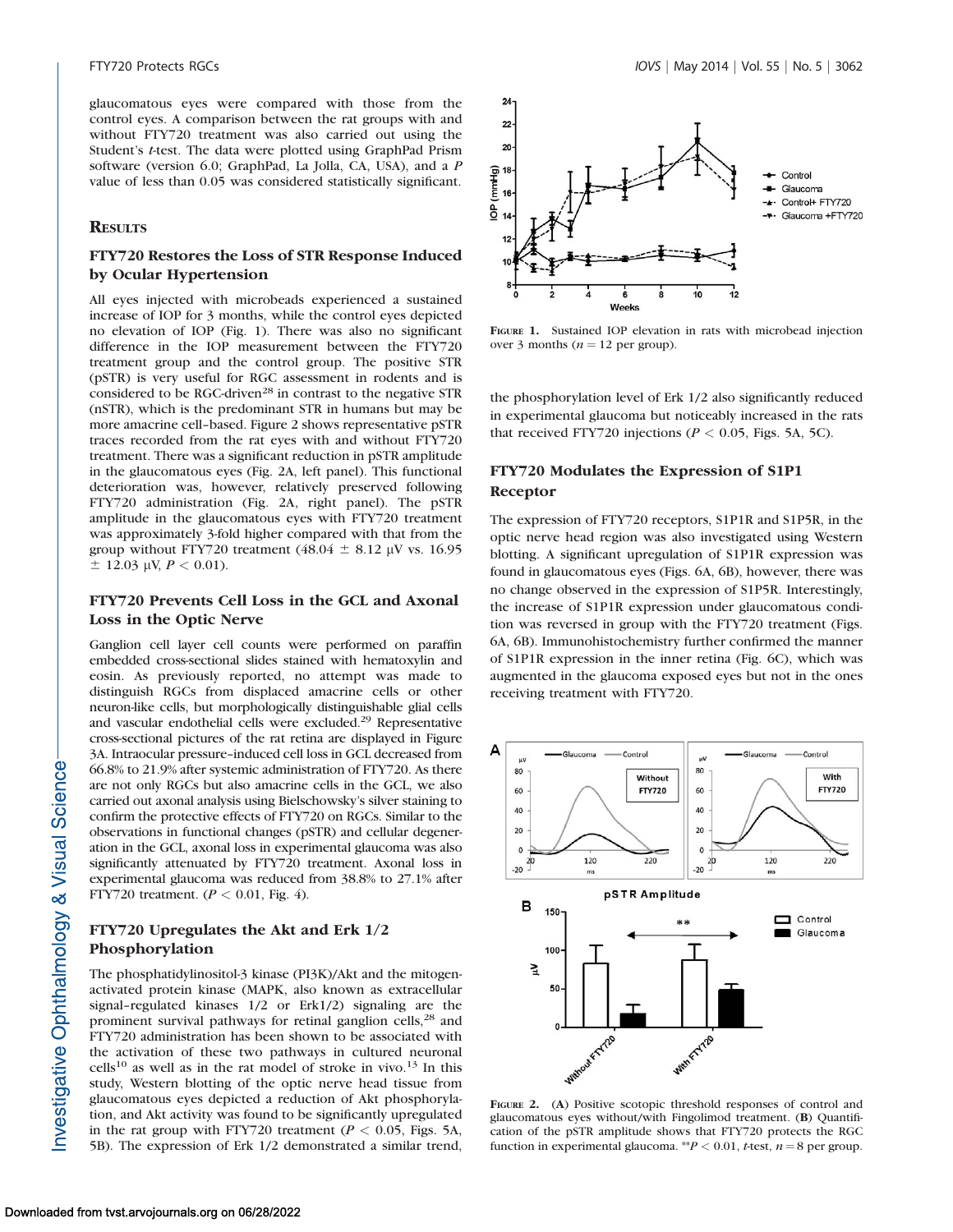

FIGURE 3. (A) Representative cross-sectional pictures of the rat retina. The GCL is indicated by arrows. Scale bar: 10 µm; (B) cell count shows neuroprotective effect of FTY720 for the cells in the GCL.  $P < 0.05$ , t-test,  $n = 4$  per group.

## **DISCUSSION**

Fingolimod was developed as a medication originally for relapsing multiple sclerosis. It acts as a functional antagonist of the S1P1R on lymphocytes, and as a result, lymphocytes no longer respond to S1P gradients and tend to be confined to lymph nodes.<sup>8</sup> The neuroprotective potential of FTY720 has recently been noticed and the expression of S1PRs has been proven widely distributed in the central nervous system,

including the retina.<sup>5</sup> Although some reports suggested that FTY720 might not be neuroprotective, $14,22,30$  other studies have actually provided strong evidence showing that this drug can impart neuroprotection to the brain against ischemic insults,10,13,31–33 which has further been confirmed by a metaanalysis.<sup>15</sup> The protective role of FTY720 also appears to be dose-dependent.9,31 On the other hand, FTY720 may be associated with reversible macular edema, in 0.3% patients treated with 0.5 mg FTY720.<sup>26</sup> However, a recent report



FIGURE 4. (A) Bielschowsky's silver staining of the optic nerves. Scale bar: 20 µm; (B) axonal density analysis. Axonal loss in the optic nerve secondary to experimental glaucoma (38.8%) was reduced to 27.1% by FTY720 treatment. \*P < 0.05, t-test,  $n = 4$  per group.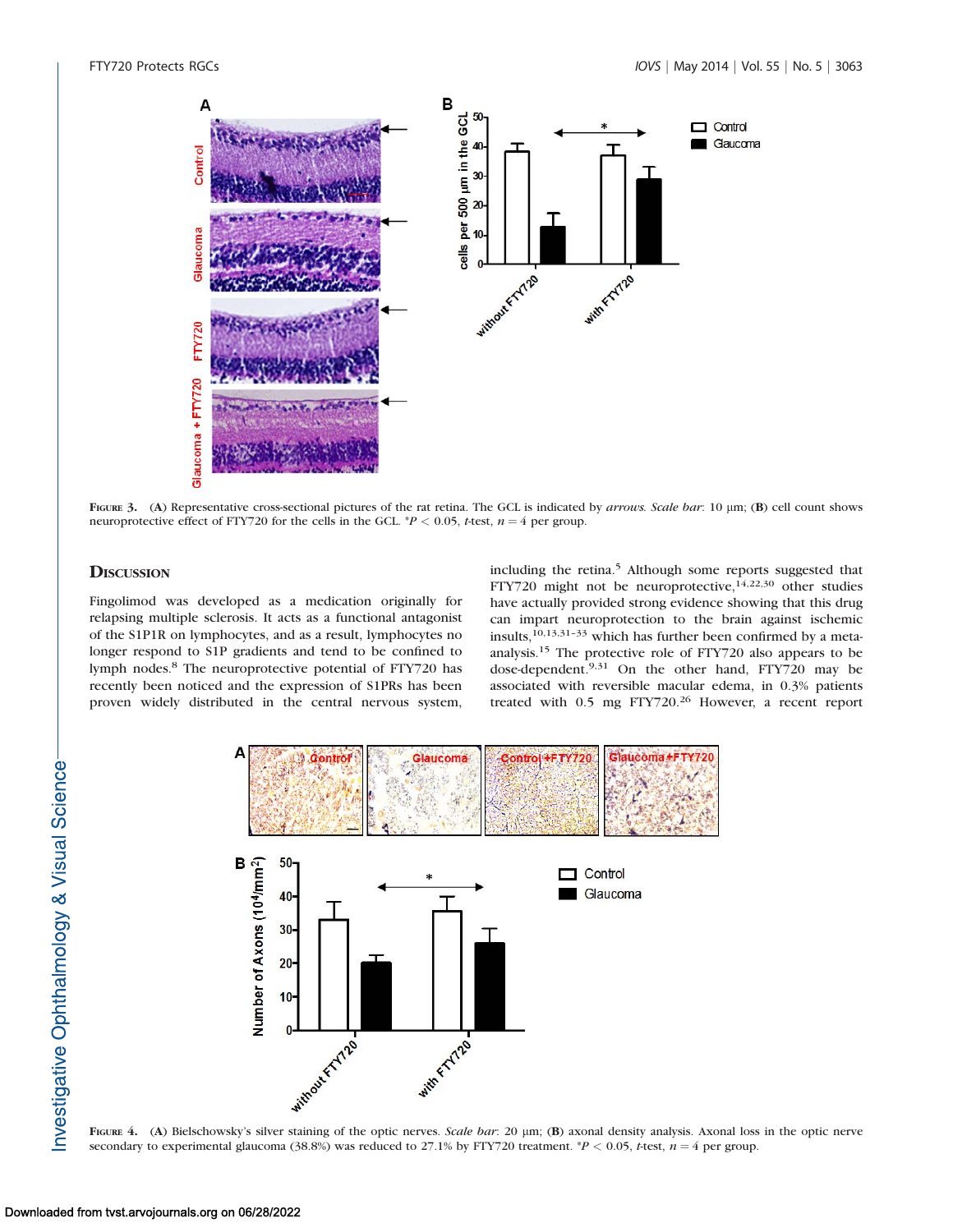

FIGURE 5. (A) Phosphorylation of Akt and Erk 1/2 were up-regulated following FTY720 treatment. (B) Densitometric analysis showed a significant reduction of Akt phosphorylation in glaucoma and an upregulation of pAkt/Akt ratio after FTY720 injections. (C) Erk1/2 activity was also upregulated by FTY720 treatment.  $^{*}P < 0.05$ ;  $n = 4$ .

demonstrated that FTY720 actually acts as a neuroprotective molecule in the photoreceptors in rat retina<sup>9</sup> indicating its potential protective effects in macular degeneration and retinitis pigmentosa. In this study, we evaluated the neuroprotective effect of FTY720 using a well-established rat model of experimental glaucoma. Our results suggest that FTY720 can also protect retinal cells in the inner retina in vivo. This finding was confirmed by functional evaluation using STRs as well as by histologic analysis on retinal and optic nerve cross-sections.

The mechanisms of how FTY720 plays its neuroprotective role in the central nervous system remain unknown. The Akt and Erk  $1/2$  signaling along with the phospholipase  $C\gamma$  (PLC $\gamma$ ) pathway are considered to be important downstream survival pathways of the brain-derived neurotrophic factor (BDNF)/ TrkB signaling, which plays a prominent role in RGC survival.<sup>28</sup> The downstream signaling of S1P has been shown to overlap with the BDNF/TrkB signaling, including but not limited to the PI3K/Akt, MAPK/Erk, and PLC pathways.34,35 Activation of the Akt and Erk 1/2 signaling by FTY720 treatment has been proven in neuronal culture<sup>10</sup> as well as by using the rodent model of stroke.<sup>13</sup> In the current study, we confirmed that the phosphorylation level of Akt and Erk 1/2 were upregulated in the optic nerve head region following FTY720 administration. However, more investigations are required to completely unravel the interactions between the BDNF/TrkB and the S1P signaling in neuronal survival mechanisms. Systemic effects of FTY720 on immunomodulation may also play a role in neuroprotection. Additionally, FTY720 may also elicit its protective effects by decreasing ceramide levels caused by inhibiting ceramide synthases $9,36$  through the de novo pathway.

Most of the clinical effects of FTY720 are thought to be mediated via the S1P1 receptor.7,37 Fingolimod initially acts as an agonist of the S1P1R on the targeted cells and then becomes a highly potent functional antagonist, resulting in internalization of the S1P1 receptors. It was suggested that loss of S1P1 through functional antagonism by FTY720-P is the primary mechanism of the pharmacological effects of FTY720. In the current study, we found a downregulation in S1P1R expression following FTY720 treatment (Fig. 6), which may be due to the long-term effects of receptor internalization and subsequent decreased protein turn-over. This suggested that the neuroprotective effects of FTY-720 in experimental glaucoma were also generated by functional antagonism of the drug. Interestingly, S1P1R activated by FTY720-P may retain signaling activity even after receptor internalization.<sup>37</sup> The expression of S1P1R in this microbead-induced glaucoma model was significantly upregulated and this finding was in accordance with previous observations in optic neuritis models.<sup>22</sup> However, we did not observe any responsive changes in the expression of S1P5R, indicating that the neuroprotective effects of FTY720 in the retina are mainly mediated by the S1P1 receptor, similar to the pharmaceutical effects of this drug on lymphocytes and endothelial cells.<sup>37</sup>

The pharmacological effects of FTY720 in the retina appear to be dramatically influenced by the timing and dosage of drug administration.<sup>9</sup> Fingolimod given prior to the onset of neuronal damage results in better neuroprotective outcomes. In this study, FTY720 treatment was initiated on day one when the IOP was still normal. Glaucoma patients are usually diagnosed only when optic nerve damage has already occurred and visual field defects are present, thus future studies should commence FTY720 therapy after neuronal damage has been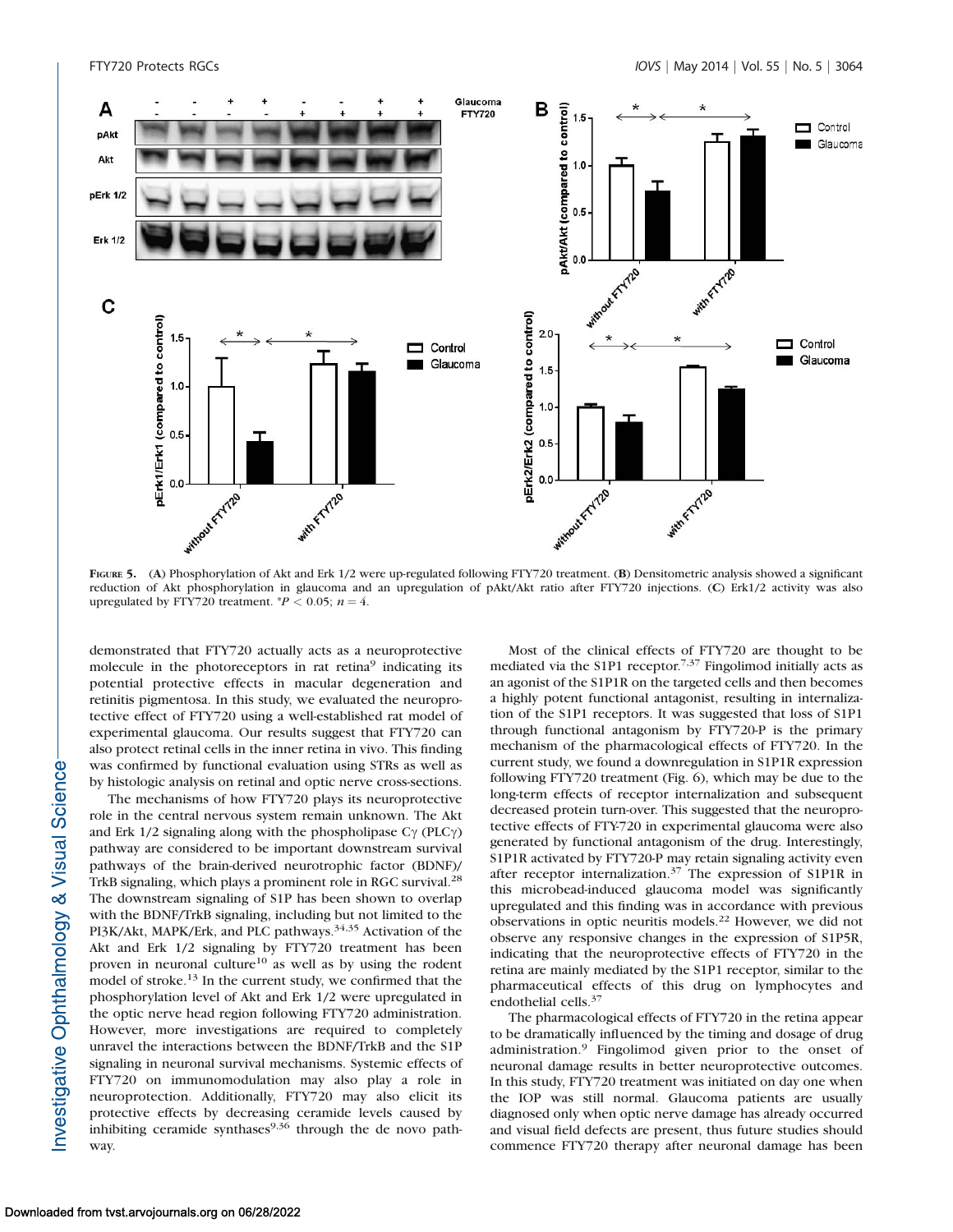

FIGURE 6. (A) The expression of S1P1R and S1P5R in the optic nerve head region by western blots. (B) Densitometric analysis demonstrated a significant up-regulation of S1P1R expression in experimental glaucoma. The expression of S1P1R was reduced following FTY720 treatment. \*P < 0.05; (C) immunostaining confirmed the upregulation of S1P1R expression in the inner retina under glaucomatous condition. Scale bars: 10 µm; INL, inner nuclear layer; ONL, outer nuclear layer.

induced, which would be more applicable to the clinical scenarios.

#### Acknowledgments

**ONL** 

Supported by grants from the Ophthalmic Research Institute of Australia (ORIA), Novartis Australia, the Sydney Foundation for Medical Research (AK), and an educational grant from Allergan Australia (VKG).

Disclosure: Y. You, None; V.K. Gupta, None; J.C. Li, None; N. Al-Adawy, None; A. Klistorner, None; S.L. Graham, None

#### **References**

- 1. Sena DF, Lindsley K. Neuroprotection for treatment of glaucoma in adults. Cochrane Database Syst Rev. 2013; 2CD006539.
- 2. AGIS. The Advanced Glaucoma Intervention Study (AGIS): 7. The relationship between control of intraocular pressure and visual field deterioration. The AGIS Investigators. Am J Ophthalmol. 2000;130:429–440.
- 3. Lichter PR, Musch DC, Gillespie BW, et al. Interim clinical outcomes in the Collaborative Initial Glaucoma Treatment Study comparing initial treatment randomized to medications or surgery. Ophthalmology. 2001;108:1943–1953.
- 4. Heijl A, Leske MC, Bengtsson B, et al. Reduction of intraocular pressure and glaucoma progression: results from the Early Manifest Glaucoma Trial. Arch Ophthalmol. 2002;120:1268– 1279.
- 5. Gupta VK, You Y, Klistorner A, Graham SL. Focus on molecules: sphingosine 1 phosphate (S1P). Exp Eye Res. 2012;103:119–120.

6. Brinkmann V, Davis MD, Heise CE, et al. The immune modulator FTY720 targets sphingosine 1-phosphate receptors. J Biol Chem. 2002;277:21453–21457.

ONL

- 7. Choi JW, Gardell SE, Herr DR, et al. FTY720 (fingolimod) efficacy in an animal model of multiple sclerosis requires astrocyte sphingosine 1-phosphate receptor 1 (S1P1) modulation. Proc Natl Acad Sci U S A. 2011;108:751–756.
- 8. Pelletier D, Hafler DA. Fingolimod for multiple sclerosis. N Engl J Med. 2012;366:339–347.
- 9. Chen H, Tran JT, Eckerd A, et al. Inhibition of de novo ceramide biosynthesis by FTY720 protects rat retina from light-induced degeneration. J Lipid Res. 2013;54:1616–1629.
- 10. Di Menna L, Molinaro G, Di Nuzzo L, et al. Fingolimod protects cultured cortical neurons against excitotoxic death. Pharmacol Res. 2013;67:1–9.
- 11. Czech B, Pfeilschifter W, Mazaheri-Omrani N, et al. The immunomodulatory sphingosine 1-phosphate analog FTY720 reduces lesion size and improves neurological outcome in a mouse model of cerebral ischemia. Biochem Biophys Res Commun. 2009;389:251–256.
- 12. Shichita T, Sugiyama Y, Ooboshi H, et al. Pivotal role of cerebral interleukin-17-producing gammadeltaT cells in the delayed phase of ischemic brain injury. Nat Med. 2009;15: 946–950.
- 13. Hasegawa Y, Suzuki H, Sozen T, Rolland W, Zhang JH. Activation of sphingosine 1-phosphate receptor-1 by FTY720 is neuroprotective after ischemic stroke in rats. Stroke. 2010; 41:368–374.
- 14. Liesz A, Sun L, Zhou W, et al. FTY720 reduces post-ischemic brain lymphocyte influx but does not improve outcome in permanent murine cerebral ischemia. PLoS One. 2011;6: e21312.